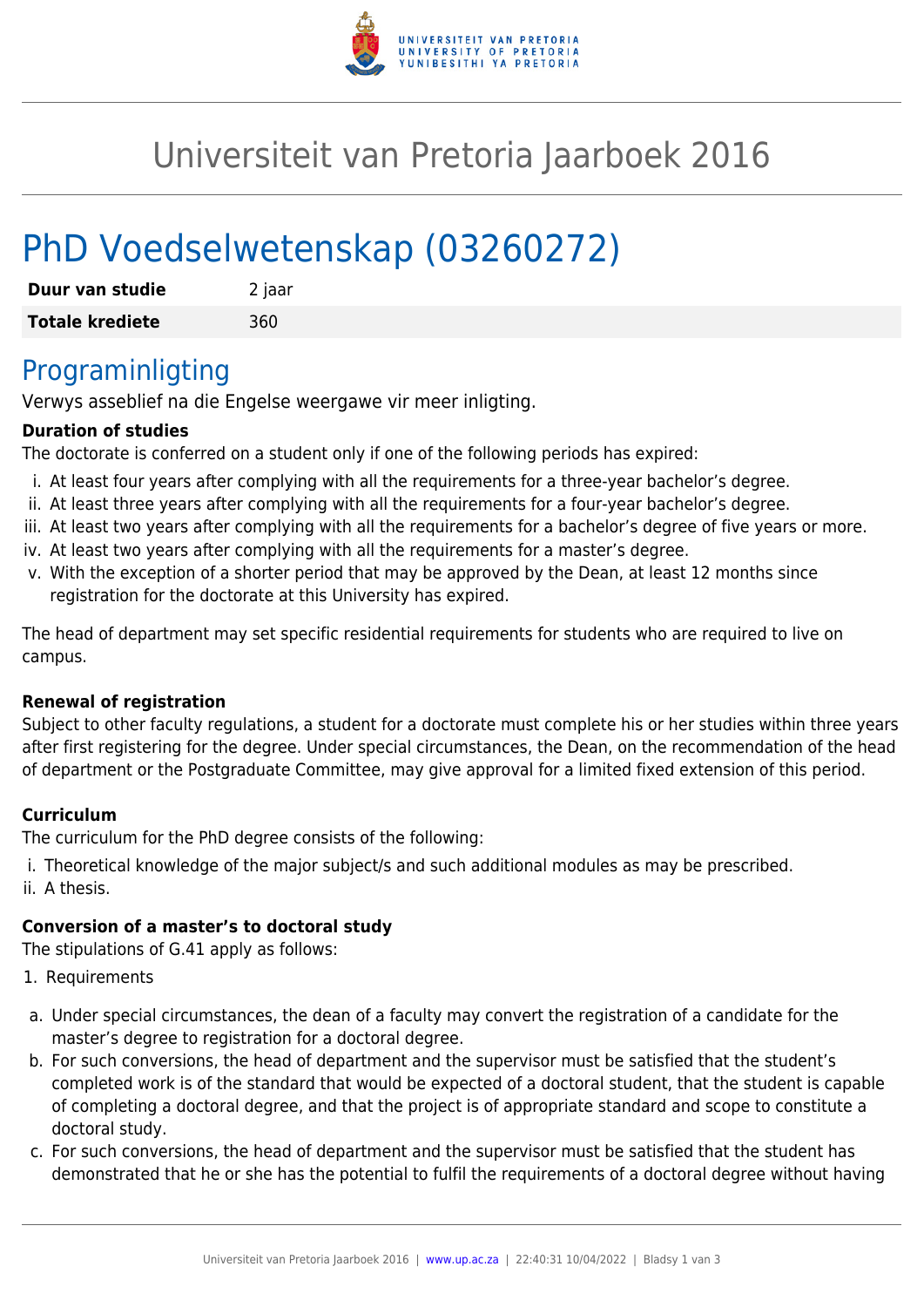

completed a master's degree.

- 2. Process
- a. Application for conversion may be submitted at any time during the course of study for the master's degree.
- b. The application for the conversion must include the following documentation:
- i. A detailed progress report by the candidate of the work completed for the master's project. The report must provide proof that the results obtained thus far are of such a standard and scientific significance that they justify conversion to a doctoral project. The report should include details of presentations made at conferences and of material that has been submitted for publication and/or published.
- ii. A detailed proposal for the intended doctoral project, written by the candidate, including the objectives of the project.
- iii. A recommendation by the supervisor with specific comments on the ability of the applicant as a potential doctoral candidate as well as the feasibility of the conversion, especially with regard to the information provided by the candidate in his/her reports (items (i) and (ii)).
- iv. A recommendation by the head of department, if he or she is not the supervisor, in which the ability of the candidate as a potential doctoral candidate is confirmed.
- v. If the dean considers it advisable for the faculty, the candidate may be required to present a seminar to the department in support of the application. In this case, the head of department should include a report on this in his or her recommendation.
- c. The application of the candidate, together with the reports and recommendations, is submitted for consideration to the dean, (who may delegate to the Chairperson of the Faculty Postgraduate Committee) for approval. The decision should be submitted to the Faculty Board for approval.

#### **General**

Candidates are required to familiarise themselves with the General Regulations regarding the maximum duration of study and the requirements to submit an article/s for publication.

## **Toelatingsvereistes**

Bykomend tot die bepalings van Algemene Regulasies G.1.3 en G.62 is 'n MSc, MScAgric, MInstAgrar of ander toepaslike graad 'n voorvereiste vir toelating tot PhD studies. Bykomende vereistes en voorwaardes kan gespesifiseer word deur die Dekaan op aanbeveling van die departementshoof en studieleier.

## Eksamens en slaagvereistes

- i. Consult the General Regulations that apply to the calculation of marks.
- ii. In order to obtain the PhD degree the candidate must:
- pass the examinations and the prescribed modules, as determined in the study programme;
- pass the thesis; and
- pass the final examination on the thesis and general subject knowledge.

Die inligting wat hier verskyn, is onderhewig aan verandering en kan na die publikasie van hierdie inligting gewysig word.. Die [Algemene Regulasies \(G Regulasies\)](https://www.up.ac.za/yearbooks/2016/rules/view/REG/lg/af) is op alle fakulteite van die Universiteit van Pretoria van toepassing. Dit word vereis